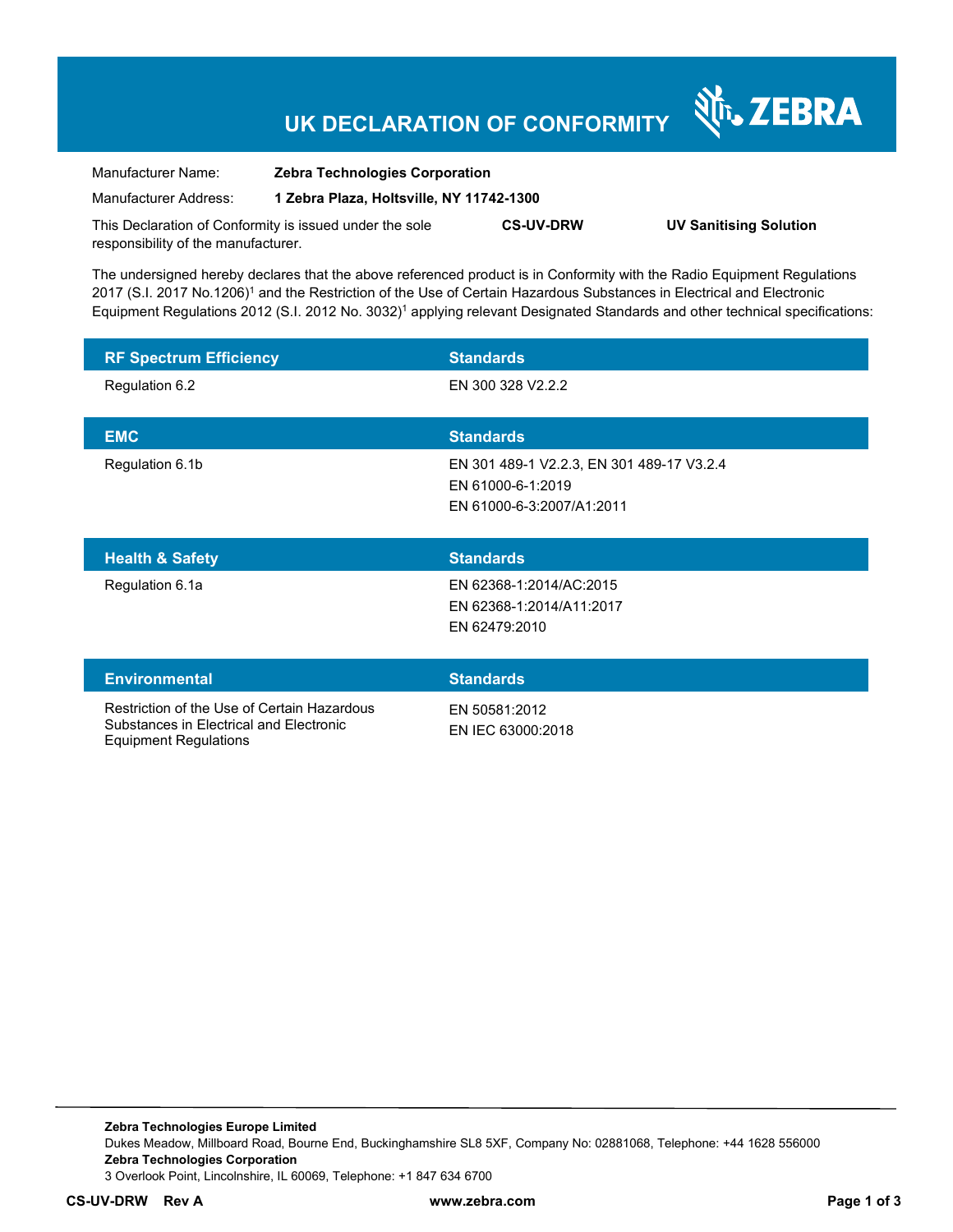## **UK DECLARATION OF CONFORMITY**



With regard to the Radio Equipment Regulations 2017 (S.I. 2017 No.1206)<sup>1</sup>, the conformity assessment procedure referred to in regulation 41(4)(a) and detailed in Schedule 2 has been followed.

1 As amended by applicable EU withdrawal legislation implemented at the time of issuing this declaration

### **Signed on behalf of Zebra Technologies Corporation**

*(Signature of authorized person)* Marco Belli Rev: A Sr. Manager, Regulatory **Date: 3 August 2021** Controller and Date: 3 August 2021 Place: Bourne End, UK

**Zebra Technologies Europe Limited**  Dukes Meadow, Millboard Road, Bourne End, Buckinghamshire SL8 5XF, Company No: 02881068, Telephone: +44 1628 556000 **Zebra Technologies Corporation**  3 Overlook Point, Lincolnshire, IL 60069, Telephone: +1 847 634 6700